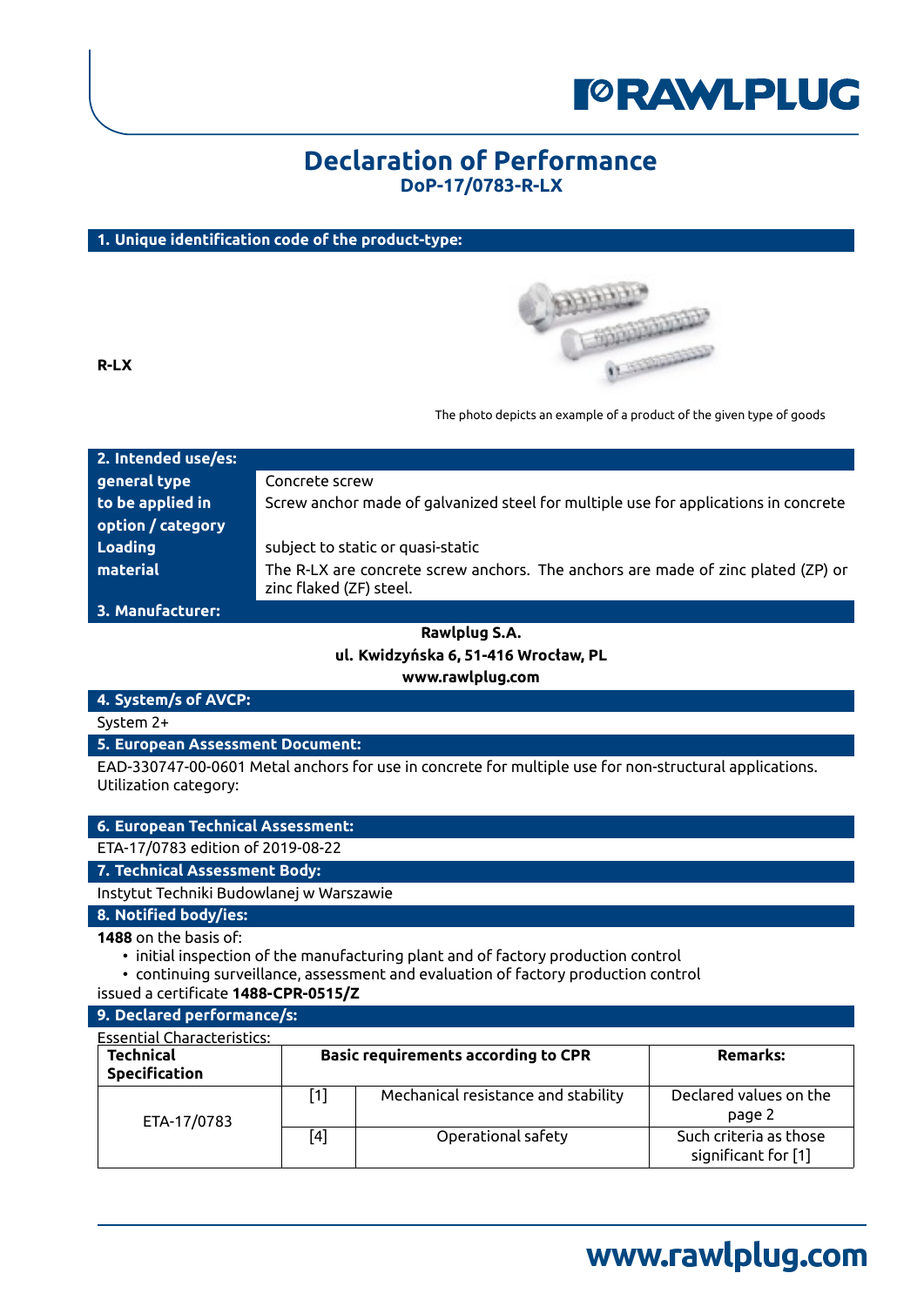| Characteristic values in concrete– standard embedinent depth |                            |           |            |           |           |           |           |  |  |
|--------------------------------------------------------------|----------------------------|-----------|------------|-----------|-----------|-----------|-----------|--|--|
| <b>Anchor</b>                                                |                            |           | $R-LX$     |           |           |           |           |  |  |
| size                                                         |                            |           | $R-LX-05$  | $R-LX-06$ | $R-LX-08$ | $R-LX-10$ | $R-LX-14$ |  |  |
| <b>Any load directions</b>                                   |                            |           |            |           |           |           |           |  |  |
| Characteristic<br>resistance in<br>concrete C20/25           | $F^0_{\mathsf{Rk}}$        | [kN]      | 5          | 9         | 12        | 20        | 30        |  |  |
| Installation safety<br>factor                                | $\gamma_2 = \gamma_{inst}$ | $[\cdot]$ | 1,2<br>1,0 |           |           |           |           |  |  |
|                                                              |                            | C30/37    | 1,08       |           |           |           |           |  |  |
| Increasing factors<br>for F <sup>0</sup> <sub>Rk</sub>       | $\Psi$ c                   | C40/50    | 1,15       |           |           |           |           |  |  |
|                                                              |                            | C50/60    | 1,19       |           |           |           |           |  |  |
| Effective<br>embedment depth                                 | hef                        | [mm]      | 30         | 42        | 53        | 65        | 92        |  |  |
| Spacing                                                      | S <sub>cr</sub>            | [mm]      | 90         | 126       | 160       | 196       | 276       |  |  |
| Edge distance                                                | $C_{CF}$                   | [mm]      | 45         | 63        | 80        | 98        | 138       |  |  |
| <b>Shear load with lever arm</b>                             |                            |           |            |           |           |           |           |  |  |
| Characteristic<br>bending moment                             | $M^0_{Rk,s}$               | [Nm]      | 19,0       | 31,8      | 72,4      | 123,6     | 329,6     |  |  |
| Partial safety factor                                        | $\gamma_{\rm m,s}$         | $[ - ]$   |            |           | 1,5       |           |           |  |  |

## Characteristic values in concrete– standard embedment depth

Characteristic values in concrete– reduced embedment depth

| <b>Anchor</b>                                          |                            |           |            |           | $R-LX$    |           |           |  |  |
|--------------------------------------------------------|----------------------------|-----------|------------|-----------|-----------|-----------|-----------|--|--|
| size                                                   |                            |           | $R-LX-05$  | $R-LX-06$ | $R-LX-08$ | $R-LX-10$ | $R-LX-14$ |  |  |
| <b>Any load directions</b>                             |                            |           |            |           |           |           |           |  |  |
| Characteristic<br>resistance in<br>concrete C20/25     | $F^0_{\mathsf{Rk}}$        | [kN]      | 3          | 6         | 7,5       | 9         | 12        |  |  |
| Installation safety<br>factor                          | $\gamma_2 = \gamma_{inst}$ | $[\cdot]$ | 1,2<br>1,0 |           |           |           |           |  |  |
| Increasing factors<br>for F <sup>0</sup> <sub>Rk</sub> |                            | C30/37    | 1,08       |           |           |           |           |  |  |
|                                                        | $\Psi$ c                   | C40/50    | 1,15       |           |           |           |           |  |  |
|                                                        |                            | C50/60    | 1,19       |           |           |           |           |  |  |
| Effective<br>embedment depth                           | hef                        | [mm]      | 17,5       | 30        | 37        | 40        | 55        |  |  |
| Spacing                                                | $S_{cr}$                   | [mm]      | 70         | 90        | 120       | 120       | 180       |  |  |
| Edge distance                                          | $C_{cr}$                   | [mm]      | 35         | 45        | 60        | 60        | 90        |  |  |
| <b>Shear load with lever arm</b>                       |                            |           |            |           |           |           |           |  |  |
| Characteristic<br>bending moment                       | $M^0_{Rk,s}$               | [Nm]      | 19,0       | 31,8      | 72,4      | 123,6     | 329,6     |  |  |
| Partial safety factor                                  | $\gamma_{\rm m,s}$         | $[\cdot]$ |            |           | 1,5       |           |           |  |  |

#### Characteristic values in concrete reduced embedment depth

| <b>Anchor size</b>                                                           |                                       |                    | $R-LX-06$ |  |  |  |  |  |
|------------------------------------------------------------------------------|---------------------------------------|--------------------|-----------|--|--|--|--|--|
| <b>Any load directions</b>                                                   |                                       |                    |           |  |  |  |  |  |
| Characteristic<br>resistance in hollow<br>concrete slabs C20/25<br>to C50/60 | $F^0_{\mathsf{Rk}}$                   | [kN]               | 3         |  |  |  |  |  |
| Installation safety<br>factor                                                | $\gamma$ <sub>2</sub> = $\gamma$ inst | $[\cdot]$          | 1,0       |  |  |  |  |  |
| Effective embedment<br>depth                                                 | hef                                   | $\lceil mm \rceil$ | 24,7      |  |  |  |  |  |
| Spacing                                                                      | $S_{cr}$                              | [mm]               | 100       |  |  |  |  |  |
| Edge distance                                                                | $C_{cr}$                              | $\lceil mm \rceil$ | 50        |  |  |  |  |  |
| <b>Shear load with lever arm</b>                                             |                                       |                    |           |  |  |  |  |  |
| Characteristic<br>bending moment                                             | $M^0_{Rk,s}$                          | [Nm]               | 31,8      |  |  |  |  |  |
| Partial safety factor                                                        | $\gamma_{m,s}$                        | $[\cdot]$          | 1,5       |  |  |  |  |  |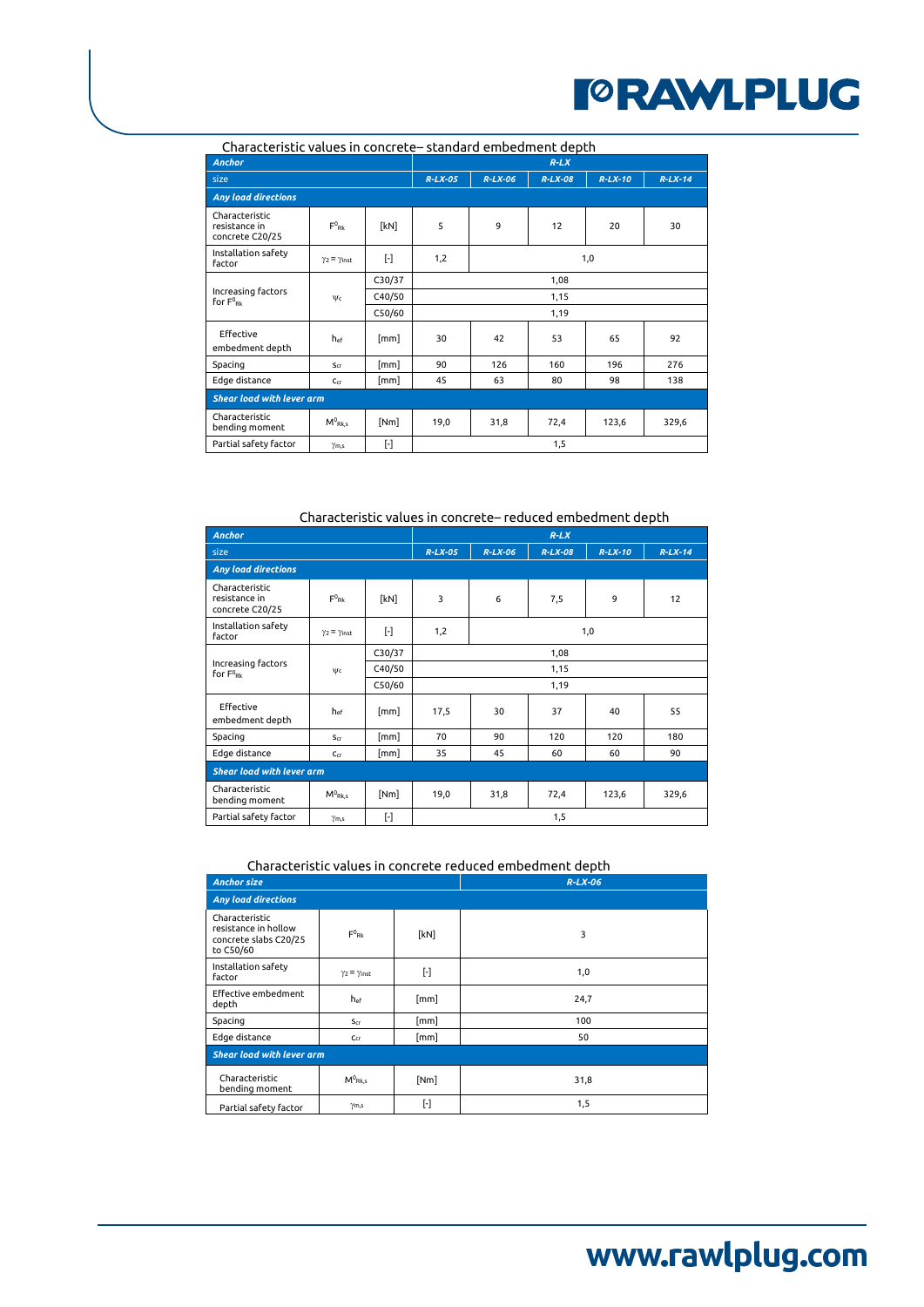| <b>Anchor size</b>                                                           |                                  |           | Characteristic values in hollow concrete slabs<br>$R-LX-06$ |  |  |  |  |  |
|------------------------------------------------------------------------------|----------------------------------|-----------|-------------------------------------------------------------|--|--|--|--|--|
|                                                                              |                                  |           |                                                             |  |  |  |  |  |
| <b>Any load directions</b>                                                   |                                  |           |                                                             |  |  |  |  |  |
| Bottom flange<br>thickness                                                   | dь                               | [mm]      | $\geq$ 35                                                   |  |  |  |  |  |
| Characteristic<br>resistance in hollow<br>concrete slabs<br>C40/50 to C50/60 | $F^0_{\mathsf{Rk}}$              | [kN]      | 5                                                           |  |  |  |  |  |
| Installation safety<br>factor                                                | $F^0_{\phantom{a}RR}$            | [kN]      | 6                                                           |  |  |  |  |  |
| Effective<br>embedment depth                                                 | $\gamma_2 = \gamma_{inst}$       | $[\cdot]$ | 1,0                                                         |  |  |  |  |  |
| Spacing                                                                      | $h_{ef}$                         | [mm]      | 24,7                                                        |  |  |  |  |  |
| Edge distance                                                                | $S_{cr}$                         | [mm]      | 100                                                         |  |  |  |  |  |
| Bottom flange<br>thickness                                                   | $C_{cr}$                         | [mm]      | 50                                                          |  |  |  |  |  |
|                                                                              | <b>Shear load with lever arm</b> |           |                                                             |  |  |  |  |  |
| Characteristic<br>bending moment                                             | $M^0_{Rk,s}$                     | [Nm]      | 31,8                                                        |  |  |  |  |  |
| Partial safety factor                                                        | $\gamma_{\text{m,s}}$            | $[\cdot]$ | 1,5                                                         |  |  |  |  |  |

#### Characteristic resistance under fire exposure in concrete C20/25 to C50/60 - <u>– standard embedment depth</u>

| <b>Anchor</b>                                                                                                                                                        |                    |      | $R-LX$                     |           |                          |           |           |  |  |
|----------------------------------------------------------------------------------------------------------------------------------------------------------------------|--------------------|------|----------------------------|-----------|--------------------------|-----------|-----------|--|--|
| <b>Size</b>                                                                                                                                                          |                    |      | $R-LX-05$                  | $R-LX-06$ | $R-LX-08$                | $R-LX-10$ | $R-LX-14$ |  |  |
| Effective embedment depth                                                                                                                                            |                    | [mm] | 30                         | 42        | 53                       | 65        | 92        |  |  |
| <b>All load directions</b>                                                                                                                                           |                    |      |                            |           |                          |           |           |  |  |
|                                                                                                                                                                      | R30                | [kN] | 0,20                       | 0,28      | 0,75                     | 1,57      | 3,08      |  |  |
| Characteristic                                                                                                                                                       | R60                | [kN] | 0,18                       | 0,25      | 0,65                     | 1,18      | 2,31      |  |  |
| resistance<br>FRk, fi1)                                                                                                                                              | R90                | [kN] | 0,14                       | 0,20      | 0,50                     | 1,02      | 2,00      |  |  |
|                                                                                                                                                                      | R <sub>120</sub>   | [kN] | 0,10                       | 0,14      | 0,40                     | 0,79      | 1,54      |  |  |
| Spacing                                                                                                                                                              | S <sub>cr,fi</sub> | [mm] |                            |           | $4 \times h_{\text{ef}}$ |           |           |  |  |
| Edge distance                                                                                                                                                        | $C_{cr.fi}$        | [mm] | $2 \times h$ <sub>ef</sub> |           |                          |           |           |  |  |
| The design method covers anchors with a fire attack from one side only. In case of fire attack from more than one<br>side, the edge distance shall be $\geq 300$ mm. |                    |      |                            |           |                          |           |           |  |  |

# Characteristic resistance under fire exposure in concrete

## – reduced embedment depth

| Anchor                                                                                                                                                               | $R-LX$             |                    |                            |                |           |      |      |  |
|----------------------------------------------------------------------------------------------------------------------------------------------------------------------|--------------------|--------------------|----------------------------|----------------|-----------|------|------|--|
| Size                                                                                                                                                                 | $R-LX-05$          | $R-LX-06$          | $R-LX-08$                  | $R-LX-10$      | $R-LX-14$ |      |      |  |
| Effective embedment depth                                                                                                                                            |                    | [mm]               | 17,5                       | 30<br>37<br>40 |           |      |      |  |
| <b>All load directions</b>                                                                                                                                           |                    |                    |                            |                |           |      |      |  |
|                                                                                                                                                                      | <b>R30</b>         | [kN]               |                            | 0,28           | 0,75      | 1,57 | 3,00 |  |
| Characteristic                                                                                                                                                       | R60                | [kN]               |                            | 0.25           | 0.65      | 1.18 | 2,31 |  |
| resistance<br>FRk.fi1)                                                                                                                                               | R90                | [kN]               |                            | 0,20           | 0,50      | 1,02 | 2,00 |  |
|                                                                                                                                                                      | R <sub>120</sub>   | [kN]               |                            | 0,14           | 0,40      | 0,79 | 1,54 |  |
| Spacing                                                                                                                                                              | $S_{cr,fi}$        | $\lceil mm \rceil$ | $4 \times h$ <sub>ef</sub> |                |           |      |      |  |
| Edge distance                                                                                                                                                        | C <sub>Cr</sub> fi | $\lceil mm \rceil$ | $2 \times h$ <sub>ef</sub> |                |           |      |      |  |
| The design method covers anchors with a fire attack from one side only. In case of fire attack from more than one<br>side, the edge distance shall be $\geq 300$ mm. |                    |                    |                            |                |           |      |      |  |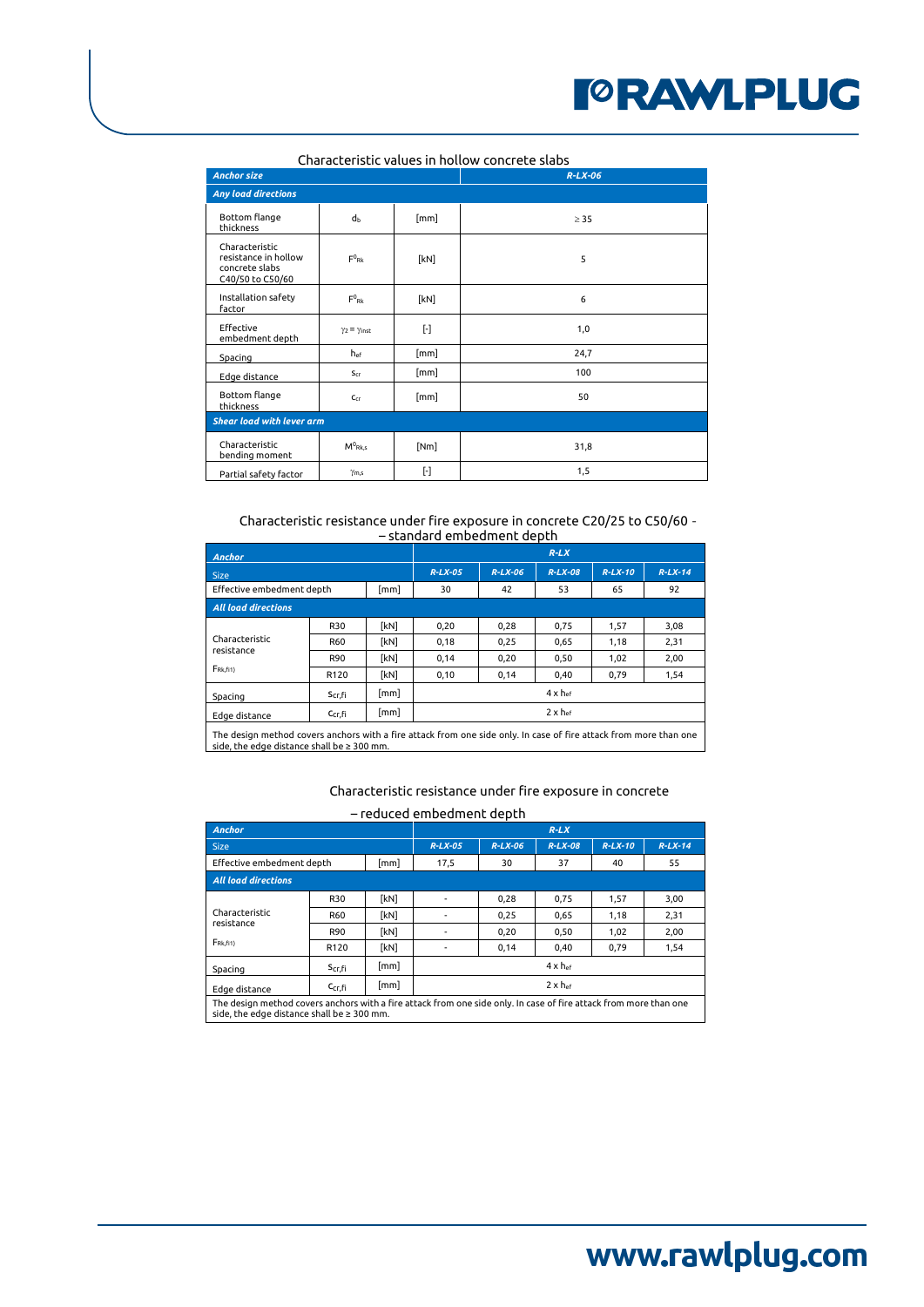

The performance of the product identified above is in conformity with the set of declared performance/s. This declaration of performance is issued, in accordance with Regulation (EU) No 305/2011, under the sole responsibility of the manufacturer identified above.

Signed for and on behalf of manufacturer:

Sławomir Jagła Proxy of the Quality Management System Wrocław, 27.11.2019.

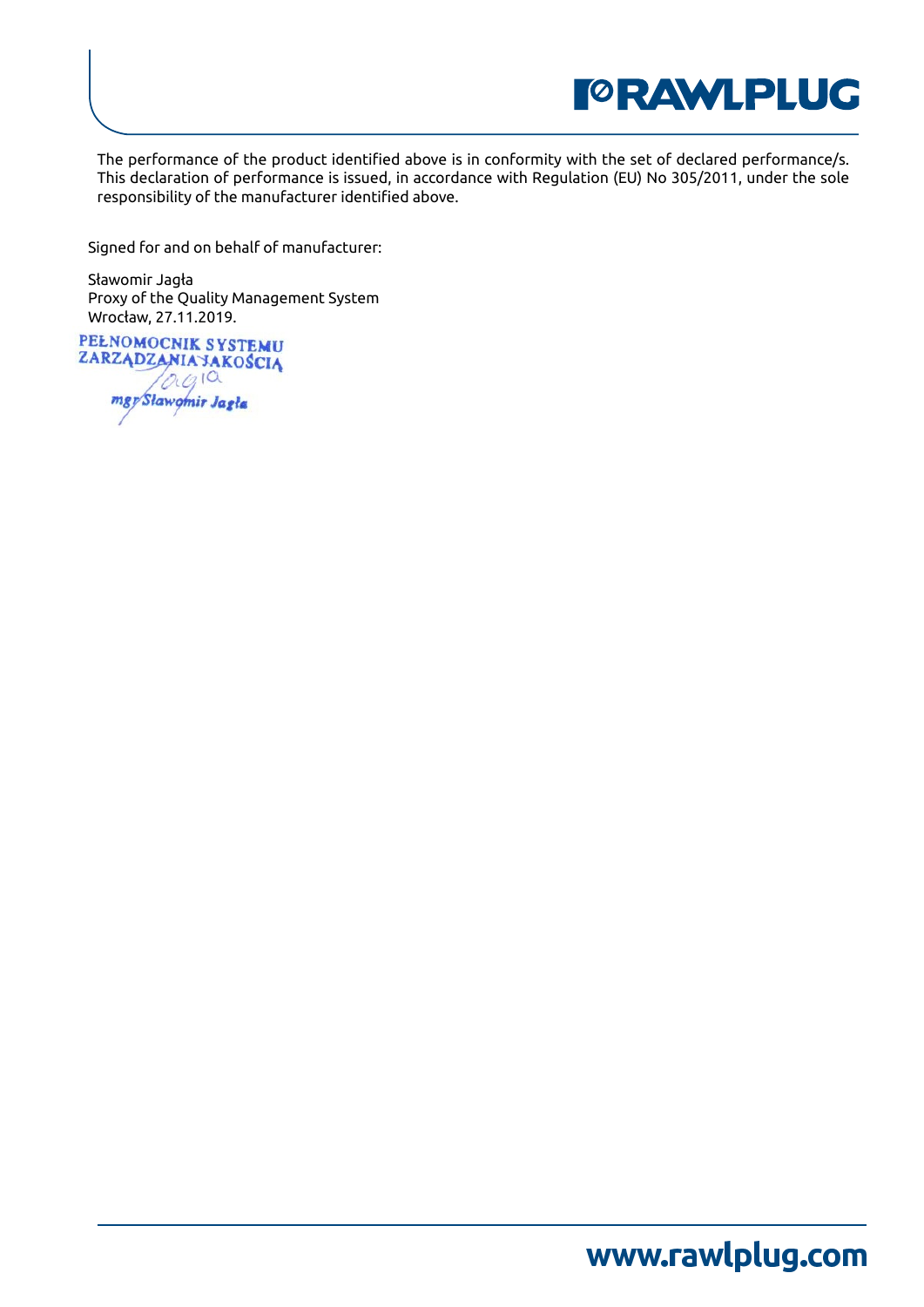

## **Declaration of Performance DoP-17/0806-R-LX**

### **1. Unique identification code of the product-type:**



**R-LX**

The photo depicts an example of a product of the given type of goods

| 2. Intended use/es: |                                                                                                             |
|---------------------|-------------------------------------------------------------------------------------------------------------|
| general type        | Concrete screw                                                                                              |
| to be applied in    | Concrete Screw for use in cracked and non cracked concrete                                                  |
| option / category   |                                                                                                             |
| Loading             | subject to static or quasi-static                                                                           |
| material            | The R-LX are concrete screw anchors. The anchors are made of zinc plated (ZP) or<br>zinc flaked (ZF) steel. |

**3. Manufacturer:**

## **Rawlplug S.A. ul. Kwidzyńska 6, 51-416 Wrocław, PL www.rawlplug.com**

### **4. System/s of AVCP:**

System 1

**5. European Assessment Document:**

EAD-330232-00-0601 Mechanical anchors for use in concrete. Utilization category:

**6. European Technical Assessment:**

ETA-17/0806 edition of 2017-12-29

**7. Technical Assessment Body:**

Instytut Techniki Budowlanej

**8. Notified body/ies:**

#### **Instytut Techniki Budowlanej** on the basis of:

- an assessment of the performance of the construction product carried out on the basis of testing (including sampling), calculation, tabulated values or descriptive documentation of the product
- initial inspection of the manufacturing plant and of factory production control
- continuing surveillance, assessment and evaluation of factory production control
- issued a certificate **1488-CPR-0658/W**

### **9. Declared performance/s:**

| <b>Essential Characteristics:</b>        |       |                                            |                                               |
|------------------------------------------|-------|--------------------------------------------|-----------------------------------------------|
| <b>Technical</b><br><b>Specification</b> |       | <b>Basic requirements according to CPR</b> | Remarks:                                      |
| ETA-17/0806                              | $[1]$ | Mechanical resistance and stability        | Declared values on the<br>page 2              |
|                                          | $[4]$ | Operational safety                         | Such criteria as those<br>significant for [1] |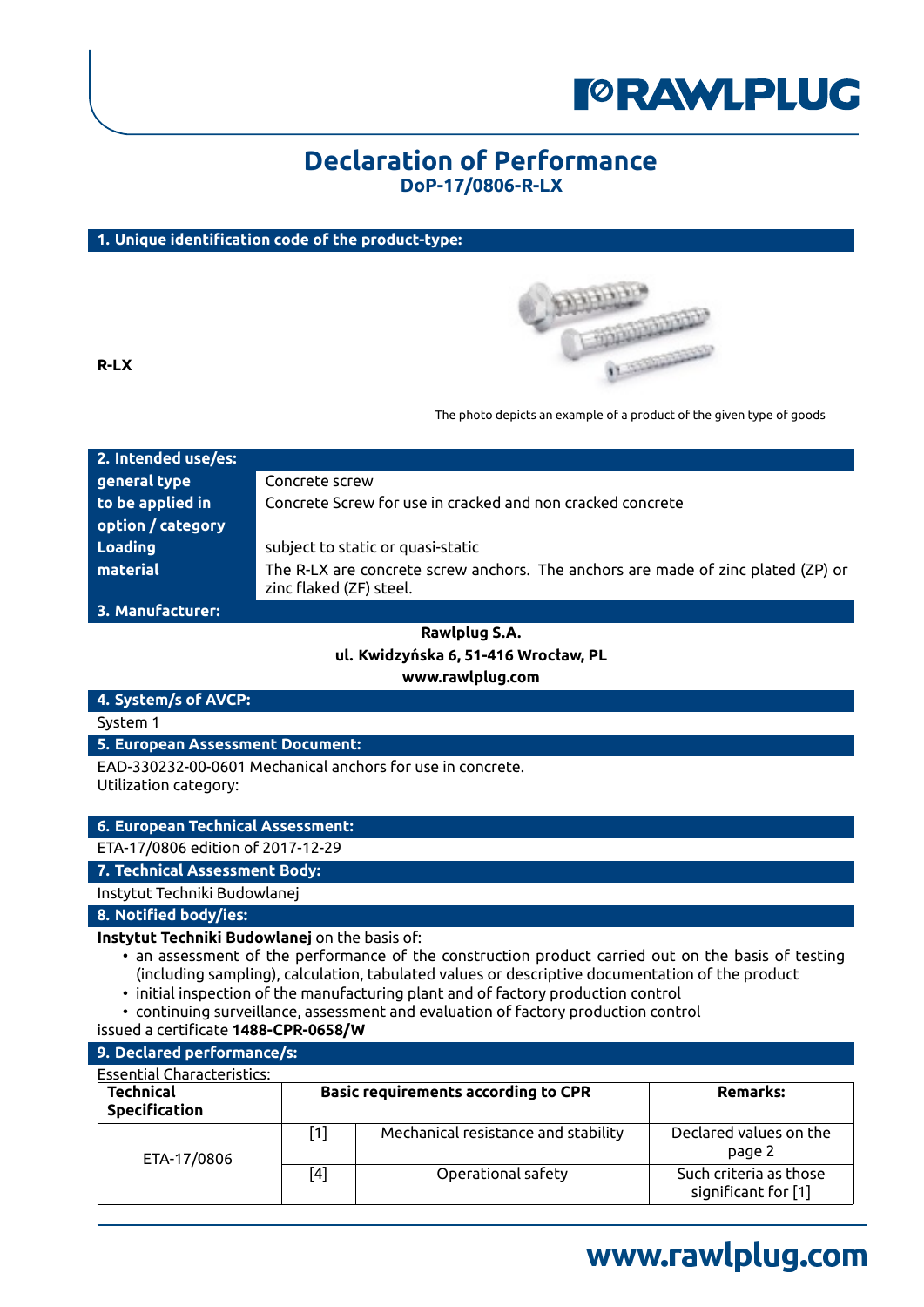|                                                                    | Characteristic resistance in cracked and non-cracked concrete C20/25 to C50/60, design method A |             |                |                   |                |       |                |       |                |       |                |
|--------------------------------------------------------------------|-------------------------------------------------------------------------------------------------|-------------|----------------|-------------------|----------------|-------|----------------|-------|----------------|-------|----------------|
| <b>Anchor size</b>                                                 |                                                                                                 |             | $R-LX-$<br>nέ  |                   | <b>R-LX-06</b> |       | <b>R-LX-08</b> |       | <b>R-LX-10</b> |       | $R-LX-14$      |
| Nominal embedment depth                                            | h<br>nom                                                                                        | [mm]        | 43             | 43                | 55             | 50    | 70             | 55    | 85             | 75    | 120            |
| <b>Adiustment</b>                                                  |                                                                                                 |             |                |                   |                |       |                |       |                |       |                |
| Total max. thickness of                                            | $t_{\text{adj}}$                                                                                | [mm]        | 10             |                   | 10             |       | 10             |       | 10             |       | 10             |
| adjustment layers                                                  |                                                                                                 |             |                |                   |                |       |                |       |                |       |                |
| Max. number of                                                     | n <sub>s</sub>                                                                                  | $[\cdot]$   | $\overline{2}$ |                   | $\overline{2}$ |       | $\overline{2}$ |       | $\overline{2}$ |       | $\overline{2}$ |
| adjustments                                                        |                                                                                                 |             |                |                   |                |       |                |       |                |       |                |
| <b>Steel failure</b>                                               |                                                                                                 |             |                |                   |                |       |                |       |                |       |                |
| Characteristic resistance                                          | $N_{Rk,s}$                                                                                      | [kN]        | 25,5           |                   | 35,4           |       | 60,4           |       | 82,4           |       | 157,0          |
| Partial safety factor                                              | $V_{MS}$ <sup>1)</sup>                                                                          | $[\cdot]$   | 1,4            |                   | 1,4            |       | 1,4            |       | 1,4            |       | 1,5            |
| <b>Pull-out failure</b>                                            |                                                                                                 |             |                |                   |                |       |                |       |                |       |                |
| Characteristic resistance in<br>non-cracked concrete C20/25        | $N_{Rk,p}$                                                                                      | [kN]        | 7,0            | $)$ <sup>5)</sup> | 12             | -) 5) | -) 5)          | -) 5) | -) 5)          | -) 5) | -) 5)          |
| Characteristic resistance in                                       | $N_{Rk,p}$                                                                                      | [kN]        | 4,5            | -) 5)             | 7,0            | 7,5   | 13,0           | 8,0   | -) 5)          | 13,0  | -) 5)          |
| cracked concrete C20/25                                            |                                                                                                 |             |                |                   |                |       |                |       |                |       |                |
| Installation safety factor                                         | $y_2^{2)} = y_{inst}^{3/4}$                                                                     | $[\cdot]$   | 1,2            | 1,0               | 1,0            | 1,0   | 1,0            | 1,0   | 1,0            | 1,0   | 1,0            |
| concrete C30/37                                                    |                                                                                                 | $[\cdot]$   | 1,08           | 1,08              | 1,08           | 1,08  | 1,08           | 1,08  | 1,08           | 1,08  | 1,08           |
| Increasing                                                         |                                                                                                 |             |                |                   |                |       |                |       |                |       |                |
| factor<br>concrete<br>C40/50                                       | ψc                                                                                              | $[\cdot]$   | 1,15           | 1,15              | 1,15           | 1,15  | 1,15           | 1,15  | 1,15           | 1,15  | 1,15           |
| concrete C50/60                                                    |                                                                                                 | $[ \cdot ]$ | 1,19           | 1,19              | 1,19           | 1,19  | 1,19           | 1,19  | 1,19           | 1,19  | 1,19           |
| Concrete cone failure and splitting failure                        |                                                                                                 |             |                |                   |                |       |                |       |                |       |                |
| Effective embedment depth                                          | $h_{ef}$                                                                                        | [mm]        | 32             | 32                | 42             | 36    | 53             | 40    | 65             | 54    | 92             |
| Factor for non cracked concrete                                    | $k_1^2 = k_{\text{ucr}}^3$                                                                      | $[\cdot]$   | 10,1           | 10,1              | 10,1           | 10,1  | 10,1           | 10,1  | 10,1           | 10,1  | 10,1           |
|                                                                    | $\mathsf{k}_{\mathsf{ucr},\mathsf{N}}$ <sup>4)</sup>                                            | $[\cdot]$   | 11,0           | 11,0              | 11,0           | 11,0  | 11,0           | 11,0  | 11,0           | 11,0  | 11,0           |
|                                                                    | $k_1$ <sup>2)</sup> = $k_{cr}$ <sup>3)</sup>                                                    | $[\cdot]$   | 7,2            | 7,2               | 7,2            | 7,2   | 7,2            | 7,2   | 7,2            | 7,2   | 7,2            |
| Factor for cracked concrete                                        | $k_{cr,N}$ <sup>4)</sup>                                                                        | $[\cdot]$   | 7,7            | 7,7               | 7,7            | 7,7   | 7,7            | 7,7   | 7,7            | 7,7   | 7,7            |
| Installation safety factor                                         | $Y_2^{2)} = Y_{inst}^{3/4}$                                                                     | $[\cdot]$   | 1,2            | 1,0               | 1,0            | 1,0   | 1,0            | 1,0   | 1,0            | 1,0   | 1,0            |
| concrete C30/37                                                    |                                                                                                 | $[ \cdot ]$ | 1,08           | 1,08              | 1,08           | 1,08  | 1,08           | 1,08  | 1,08           | 1,08  | 1,08           |
| Increasing                                                         |                                                                                                 |             |                |                   |                |       |                |       |                |       |                |
| factor<br>concrete                                                 | ΨC                                                                                              | $[\cdot]$   | 1,15           | 1,15              | 1,15           | 1,15  | 1.15           | 1.15  | 1,15           | 1.15  | 1,15           |
| C40/50                                                             |                                                                                                 |             |                |                   |                |       |                |       |                |       |                |
| concrete C50/60                                                    |                                                                                                 | $[ \cdot ]$ | 1,19           | 1,19              | 1,19           | 1,19  | 1,19           | 1,19  | 1,19           | 1,19  | 1,19           |
| Characteristic resistance for<br>splitting in non-cracked concrete | $N^0_{Rk,50}$                                                                                   | [kN]        | 7.0            | 8.0               | 12.0           | 11.0  | 24.0           | 13.0  | 30.0           | 20.0  | 50.0           |
| Characteristic resistance for<br>splitting in cracked concrete     | $N^0_{\ Rk,sp}$                                                                                 | <b>[kN]</b> | 4.5            | 5.5               | 7.0            | 7.5   | 13.0           | 8.0   | 19.0           | 13.0  | 34.0           |
| Characteristic<br>concrete cone<br>failure<br>spacing              | $S_{\text{Cf/N}}$                                                                               | [mm]        | 90             | 90                | 126            | 112   | 160            | 120   | 196            | 165   | 276            |
| splitting failure                                                  | $\mathsf{s}_{\text{cr,sp}}$                                                                     | [mm]        | 90             | 90                | 126            | 112   | 160            | 136   | 222            | 188   | 312            |
| Characteristic<br>concrete cone<br>failure                         | $S_{cr,N}$                                                                                      | [mm]        | 45             | 45                | 63             | 56    | 80             | 60    | 98             | 83    | 138            |
| edge distance                                                      |                                                                                                 |             |                |                   |                |       |                |       |                |       |                |
| splitting failure                                                  | S <sub>cr,sp</sub>                                                                              | [mm]        | 45             | 45                | 63             | 56    | 80             | 68    | 111            | 94    | 156            |

| Characteristic resistance in cracked and non-cracked concrete C20/25 to C50/60, design method A |                                                      |                                        |      |                |                |                |           |  |  |  |  |  |
|-------------------------------------------------------------------------------------------------|------------------------------------------------------|----------------------------------------|------|----------------|----------------|----------------|-----------|--|--|--|--|--|
| <b>Anchor size</b>                                                                              |                                                      | $R-LX-$<br><b>R-LX-06</b><br><b>OF</b> |      | <b>R-LX-08</b> | <b>R-LX-10</b> | <b>R-LX-14</b> |           |  |  |  |  |  |
| Nominal embedment depth                                                                         | h<br>nom                                             | [mm]                                   | 43   | 55<br>43       | 50<br>70       | 55<br>85       | 75<br>120 |  |  |  |  |  |
| Steel failure without lever arm                                                                 |                                                      |                                        |      |                |                |                |           |  |  |  |  |  |
| Characteristic resistance                                                                       | V<br>Rk,s                                            | [kN]                                   | 12,7 | 17,7           | 30,2           | 41,2           | 78,5      |  |  |  |  |  |
| Factor considering ductility                                                                    | 2)<br>3)<br>$= k2$<br>k<br>$=k$ 4)<br>$\overline{7}$ | $[$                                    | 0,8  | 0,8            | 0,8            | 0,8            | 0,8       |  |  |  |  |  |
| Partial safety factor                                                                           | $y \quad 1)$<br>Ms                                   | $[$                                    | 1,5  | 1,5            | 1,5            | 1,5            | 1,5       |  |  |  |  |  |
| Steel failure with lever arm                                                                    |                                                      |                                        |      |                |                |                |           |  |  |  |  |  |
| Characteristic bending<br>resistance                                                            | $M_{Rk,s}^0$                                         | [Nm]                                   | 19,0 | 31,8           | 72,4           | 123,6          | 329,6     |  |  |  |  |  |
| Partial safety factor                                                                           | $y = 1$<br>Ms <sup>'</sup>                           | $[$                                    | 1,5  | 1,5            | 1,5            | 1,5            |           |  |  |  |  |  |
| <b>Concrete pry-out failure</b>                                                                 |                                                      |                                        |      |                |                |                |           |  |  |  |  |  |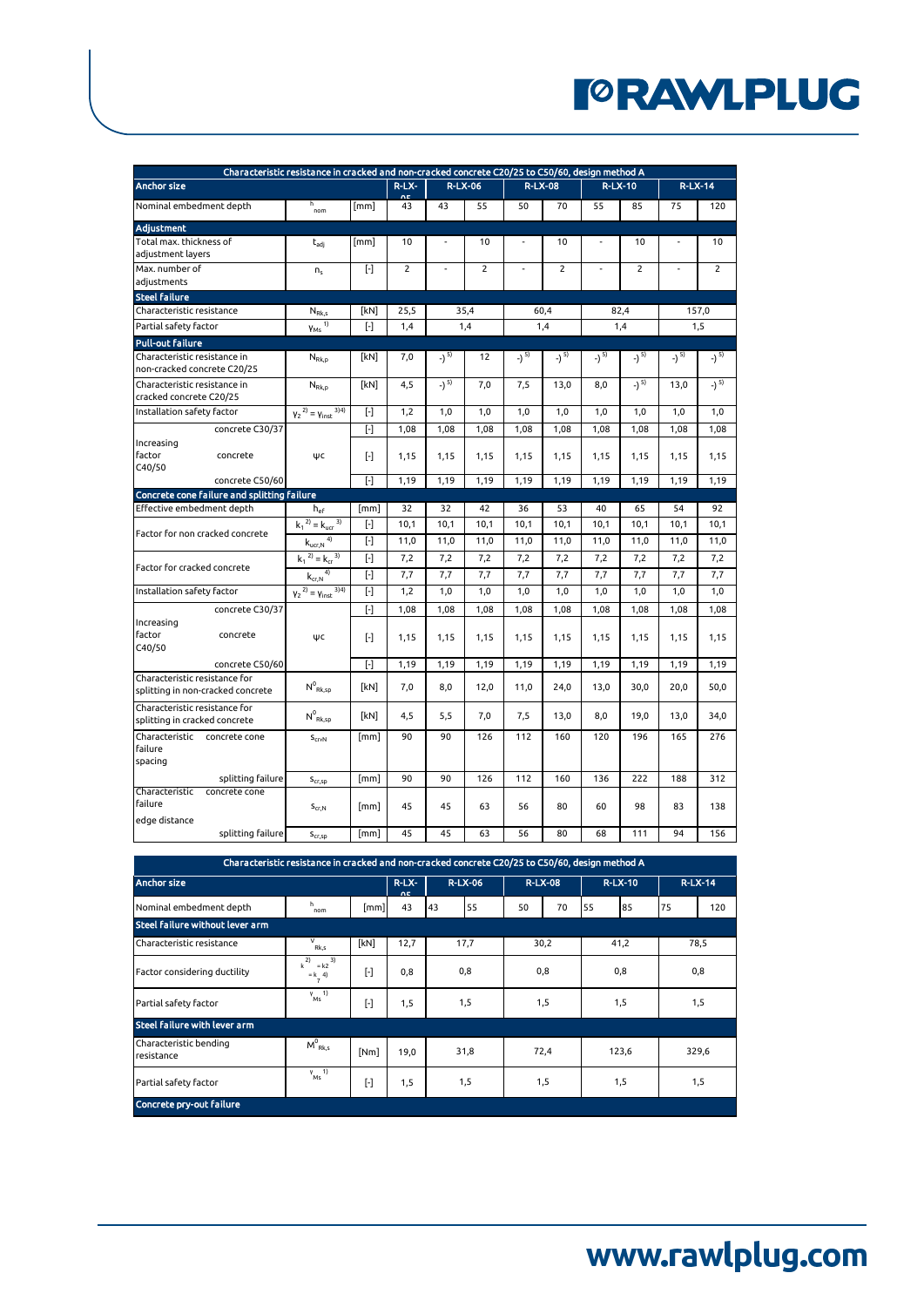| Factor                                                | $k^2 = k3^3 = k^4$             | $[\cdot]$         | 1,0  | 1,0  |     | 1,0  |     | 1,0  | 2.0  | 1,0  | 2,0  |  |
|-------------------------------------------------------|--------------------------------|-------------------|------|------|-----|------|-----|------|------|------|------|--|
| Partial safety factor                                 | $v_{Ms}$ <sup>1)</sup>         | $[\cdot]$         | 1,5  | 1,5  |     | 1,5  |     | 1,5  |      | 1,5  |      |  |
| Concrete edge failure                                 |                                |                   |      |      |     |      |     |      |      |      |      |  |
| Outside diameter on anchor                            | $d_{nom}$                      | [mm]              | 6    | 6    |     | 8    |     | 10   |      |      | 14   |  |
| Effective length of anchor<br>under shear loads       | ŀ                              | [mm]              | 32   | 32   | 42  | 36   | 53  | 40   | 65   | 54   | 92   |  |
| Partial safety factor                                 | $v_{Ms}$ <sup>1)</sup>         | $\lceil - \rceil$ | 1,5  |      | 1,5 |      | 1,5 |      | 1,5  |      | 1,5  |  |
| Minimum member thickness                              | $h_{\text{min}}$               | [mm]              | 100  | 100  | 100 | 100  | 110 | 100  | 130  | 110  | 190  |  |
| <b>Displacements</b>                                  |                                |                   |      |      |     |      |     |      |      |      |      |  |
| Tension load in non-cracked concrete C20/25 to C50/60 |                                |                   |      |      |     |      |     |      |      |      |      |  |
| <b>Tension load</b>                                   | N                              | [kN]              | 2,9  | 5,6  |     | 11,0 |     | 14.9 |      | 23,1 |      |  |
| Short term tension<br>displacement                    | $\delta_{N0}$                  | [mm]              | 0,3  | 0,3  |     | 0,4  |     | 0,4  |      | 0,5  |      |  |
| Long term tension<br>displacement                     | $\delta_{\mathsf{N}^{\omega}}$ | [mm]              | 0,85 | 0,9  |     | 1,0  |     | 1,0  |      | 1,25 |      |  |
| Tension load in cracked concrete C20/25 to C50/60     |                                |                   |      |      |     |      |     |      |      |      |      |  |
| <b>Tension load</b>                                   | N                              | [kN]              | 2,3  | 4,4  |     |      | 6,7 |      | 10,2 |      | 17,7 |  |
| Short term tension<br>displacement                    | $\delta_{N0}$                  | [mm]              | 0,4  | 0,4  |     | 0,5  |     | 0,5  |      | 0,7  |      |  |
| Long term tension<br>displacement                     | $\delta_{\text{Nse}}$          | [mm]              | 2,0  | 2,0  |     | 2,0  |     | 2,0  |      | 2,0  |      |  |
| Shear load in non cracked concrete C20/25 to C50/60   |                                |                   |      |      |     |      |     |      |      |      |      |  |
| Shear load                                            | $\vee$                         | [kN]              | 5,6  | 8,1  |     | 11,9 |     | 18,7 |      | 35,2 |      |  |
| Short term shear<br>displacement                      | $\delta_{\nu 0}$               | [mm]              | 1,4  | 1,5  |     | 2,5  |     | 2,5  |      | 2,5  |      |  |
| Long term shear<br>displacement                       | $\delta_{\vee\infty}$          | [mm]              | 2,1  | 2,25 |     | 3,75 |     | 3,75 |      | 3,75 |      |  |

1) In the absence of other national regulations<br>2) Parameter for design acc. to ETAG 001 Annex C<br>3) Parameter for design acc. to CEN/TS 1992-4-4:2009<br>4) Parameter for design acc. to EN 1992-4<br>5) Pull-out failure is not dec

|                                                                                                   | Characteristic resistance under fire exposure in cracked and non-cracked concrete C20/25 to C50/60 |                                                       |                  |         |      |                |      |                  |                |      |           |       |
|---------------------------------------------------------------------------------------------------|----------------------------------------------------------------------------------------------------|-------------------------------------------------------|------------------|---------|------|----------------|------|------------------|----------------|------|-----------|-------|
| <b>Anchor size</b>                                                                                |                                                                                                    |                                                       |                  | $R-LX-$ |      | <b>R-LX-06</b> |      | <b>R-LX-08</b>   | <b>R-LX-10</b> |      | $R-LX-14$ |       |
| Nominal embedment depth<br>[mm]                                                                   |                                                                                                    | 05<br>43                                              | 43               | 55      | 50   | 70             | 55   | 85               | 75             | 120  |           |       |
|                                                                                                   |                                                                                                    | $h_{nom}$                                             |                  |         |      |                |      |                  |                |      |           |       |
| Steel failure for tension and shear load F Rk.s.ft                                                |                                                                                                    | " N <sub>Rk,s,fi</sub>                                | $=$ $V_{Rk,s,H}$ |         |      |                |      |                  |                |      |           |       |
|                                                                                                   | R30                                                                                                | $\mathsf{F}_{\mathsf{Rk},\mathsf{s},\mathsf{fi}}$     | [kN]             | 0,20    | 0,28 | 0.28           | 0.75 | 0,75             | 1,57           | 1,57 | 3,08      | 3,08  |
|                                                                                                   | <b>R60</b>                                                                                         | $F_{\mathsf{Rk},\mathsf{s},\mathsf{fi}}$              | [kN]             | 0,18    | 0,25 | 0,25           | 0,65 | 0,65             | 1,18           | 1,18 | 2,31      | 2,31  |
|                                                                                                   | R90                                                                                                | $F_{\text{Rk},\text{s},\text{fi}}$                    | [kN]             | 0.14    | 0.20 | 0.20           | 0.50 | 0.50             | 1,02           | 1.02 | 2,00      | 2,00  |
|                                                                                                   | R120                                                                                               | $F_{\rm Rk,s,fi}$                                     | <b>[kN]</b>      | 0.10    | 0,14 | 0.14           | 0.40 | 0.40             | 0.79           | 0.79 | 1.54      | 1,54  |
| Characteristic resistance                                                                         | <b>R30</b>                                                                                         | $M^0$ <sub>Rk.s.fi</sub>                              | [kNm]            | 0,15    | 0,25 | 0,25           | 0,90 | 0,90             | 2,36           | 2,36 | 6,47      | 6,47  |
|                                                                                                   | <b>R60</b>                                                                                         | $M^0_{\ Rk,s,fi}$                                     | [kNm]            | 0,13    | 0,23 | 0.23           | 0,78 | 0,78             | 1,77           | 1,77 | 4.85      | 4,85  |
|                                                                                                   | R90                                                                                                | $M^0_{Rk,s,fi}$                                       | [kNm]            | 0,10    | 0,18 | 0.18           | 0.60 | 0,60             | 1,53           | 1,53 | 4,20      | 4,20  |
|                                                                                                   | R120                                                                                               | $\mathsf{M}^0_{\ \mathsf{Rk},\mathsf{s},\mathsf{fi}}$ | [kNm]            | 0,07    | 0,13 | 0,13           | 0.48 | 0,48             | 1,18           | 1,18 | 3,23      | 3,23  |
| <b>Pull-out failure</b>                                                                           |                                                                                                    |                                                       |                  |         |      |                |      |                  |                |      |           |       |
|                                                                                                   | <b>R30</b>                                                                                         | $N_{\text{Rk},p,\text{fi}}$                           | [kN]             | 1,13    | 1,38 | 1,75           | 1,88 | 3,25             | 2,00           | 4,75 | 3,25      | 8,50  |
| Characteristic resistance                                                                         | <b>R60</b>                                                                                         | $N_{\rm Rk,p,fi}$                                     | [kN]             | 1,13    | 1,38 | 1,75           | 1,88 | 3,25             | 2,00           | 4,75 | 3,25      | 8,50  |
|                                                                                                   | R90                                                                                                | $N_{\rm Rk,p,fi}$                                     | [kN]             | 1,13    | 1,38 | 1,75           | 1,88 | 3,25             | 2,00           | 4.75 | 3,25      | 8,50  |
|                                                                                                   | R120                                                                                               | $N_{\rm Rk,p,fi}$                                     | <b>[kN]</b>      | 0.90    | 1.10 | 1.40           | 1.50 | 2,60             | 1.60           | 3.80 | 2.60      | 6,80  |
| <b>Concrete cone failure</b>                                                                      |                                                                                                    |                                                       |                  |         |      |                |      |                  |                |      |           |       |
|                                                                                                   | <b>R30</b>                                                                                         | $N_{Rk,c,fi}$                                         | [kN]             | 0,89    | 0.89 | 2,06           | 1,50 | 3,68             | 1,82           | 6.13 | 4.04      | 14,61 |
| Characteristic resistance                                                                         | <b>R60</b>                                                                                         | $N_{\rm Rk,c,fi}$                                     | [kN]             | 0.89    | 0.89 | 2,06           | 1.50 | 3.68             | 1.82           | 6.13 | 4.04      | 14,61 |
|                                                                                                   | R90                                                                                                | $N_{\mathsf{Rk},\mathsf{c},\mathsf{fi}}$              | [kN]             | 0,89    | 0,89 | 2,06           | 1,50 | 3,68             | 1,82           | 6,13 | 4,04      | 14,61 |
|                                                                                                   | R120                                                                                               | $N_{\rm Rk,c,fi}$                                     | [kN]             | 0,71    | 0,71 | 1,65           | 1,20 | 2,94             | 1,46           | 4,91 | 3,23      | 11,69 |
| <b>Edge distance</b>                                                                              |                                                                                                    |                                                       |                  |         |      |                |      |                  |                |      |           |       |
| R30 do R120                                                                                       |                                                                                                    | $C_{cr,fi}$                                           | [mm]             |         |      |                |      | $2h_{\text{ef}}$ |                |      |           |       |
| In case of fire attack from more than one side, the minimum edge distance shall be $\geq 300$ mm. |                                                                                                    |                                                       |                  |         |      |                |      |                  |                |      |           |       |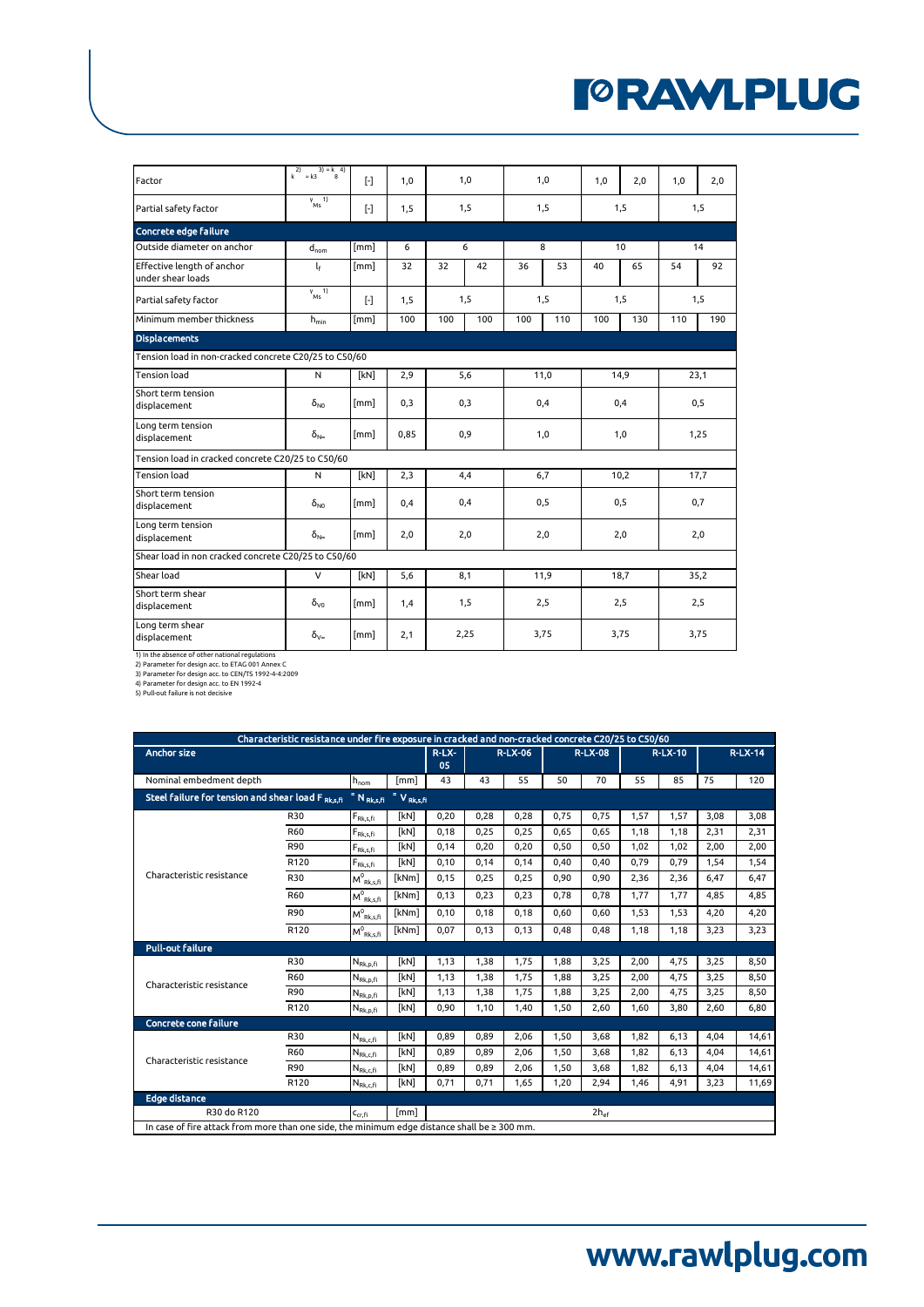| Anchor spacing           |                    |     |    |            |    |    |                  |     |    |     |
|--------------------------|--------------------|-----|----|------------|----|----|------------------|-----|----|-----|
| R30 do R120              | S <sub>cr,fi</sub> | mm  |    |            |    |    | $4h_{\text{ef}}$ |     |    |     |
| Concrete pry-out failure |                    |     |    |            |    |    |                  |     |    |     |
| R30 do R120              |                    | . . | .0 | $\cdot$ .0 | .0 | .0 | $\overline{0}$   | 2.0 | .0 | 2.0 |
|                          |                    |     |    |            |    |    |                  |     |    |     |